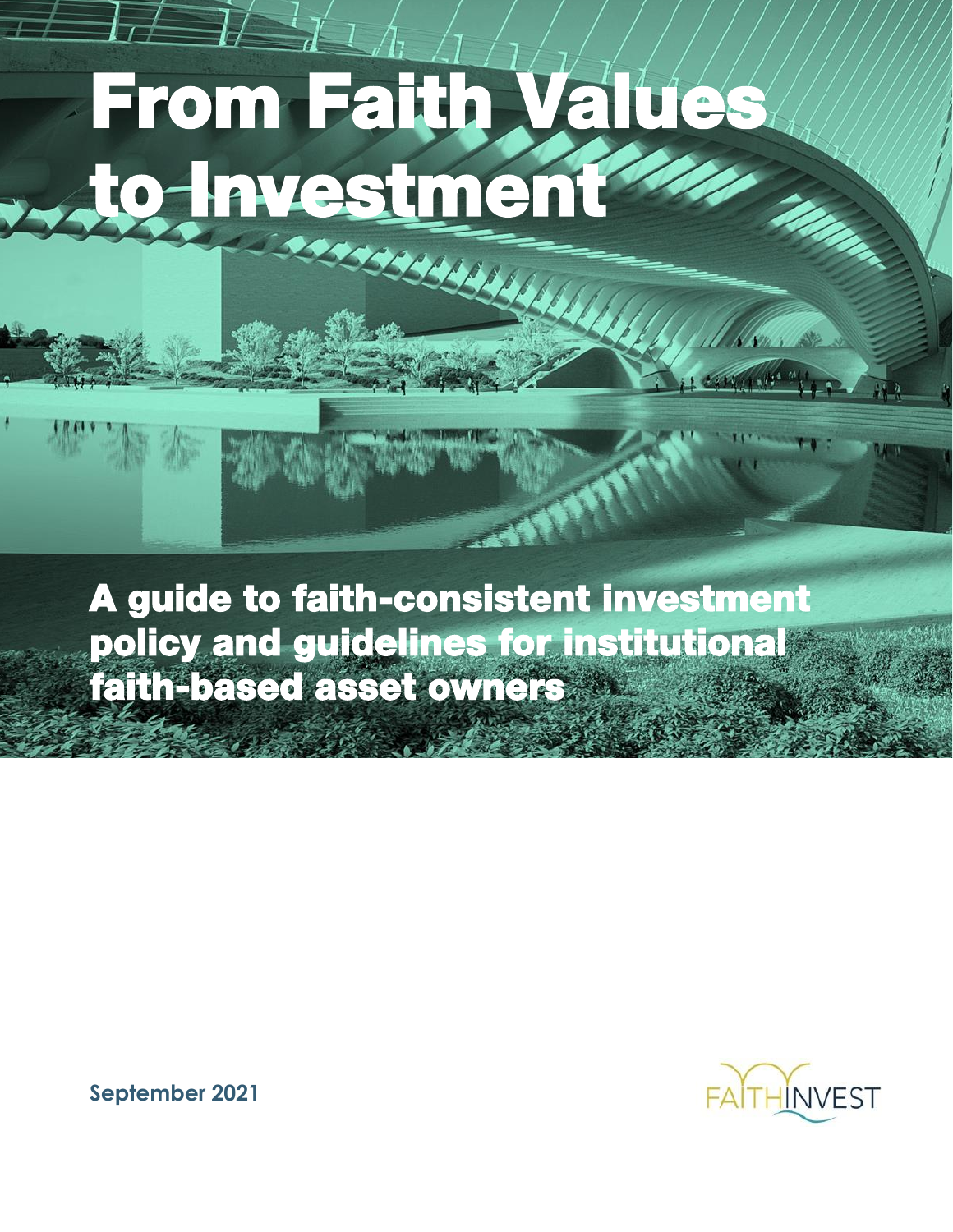### **Executive Summary**

- A faith organisation's **investment policy statement and investment guidelines** are the essential governing documents required for the successful integration of faith values with investments.
- Translating well-documented faith values into investment objectives, parameters and instructions, or **"faith positions"** lies at the heart of this important exercise.
- **Screening, engagement, and impact** represent three major types of "faith positions" that faith organisations can use for integrating faith values with investments via the investment policy and investment guidelines.
- Faith organisations should be pragmatic and process-oriented when integrating their faith values with their investments, as implementing faith positions may be constrained today by factors like the investable universe or technology, though these constraints are changing rapidly.
- There are good publicly available policy and guideline examples of faith values integration, and FaithInvest is developing a library of plan documents, along with case-studies, tools and groups to help others along the path.
- **FaithInvest has resources available to directly assist in the development of policies and guidelines for faith values integration. Contact us directly at [membership@faithinvest.org](mailto:membership@faithinvest.org)**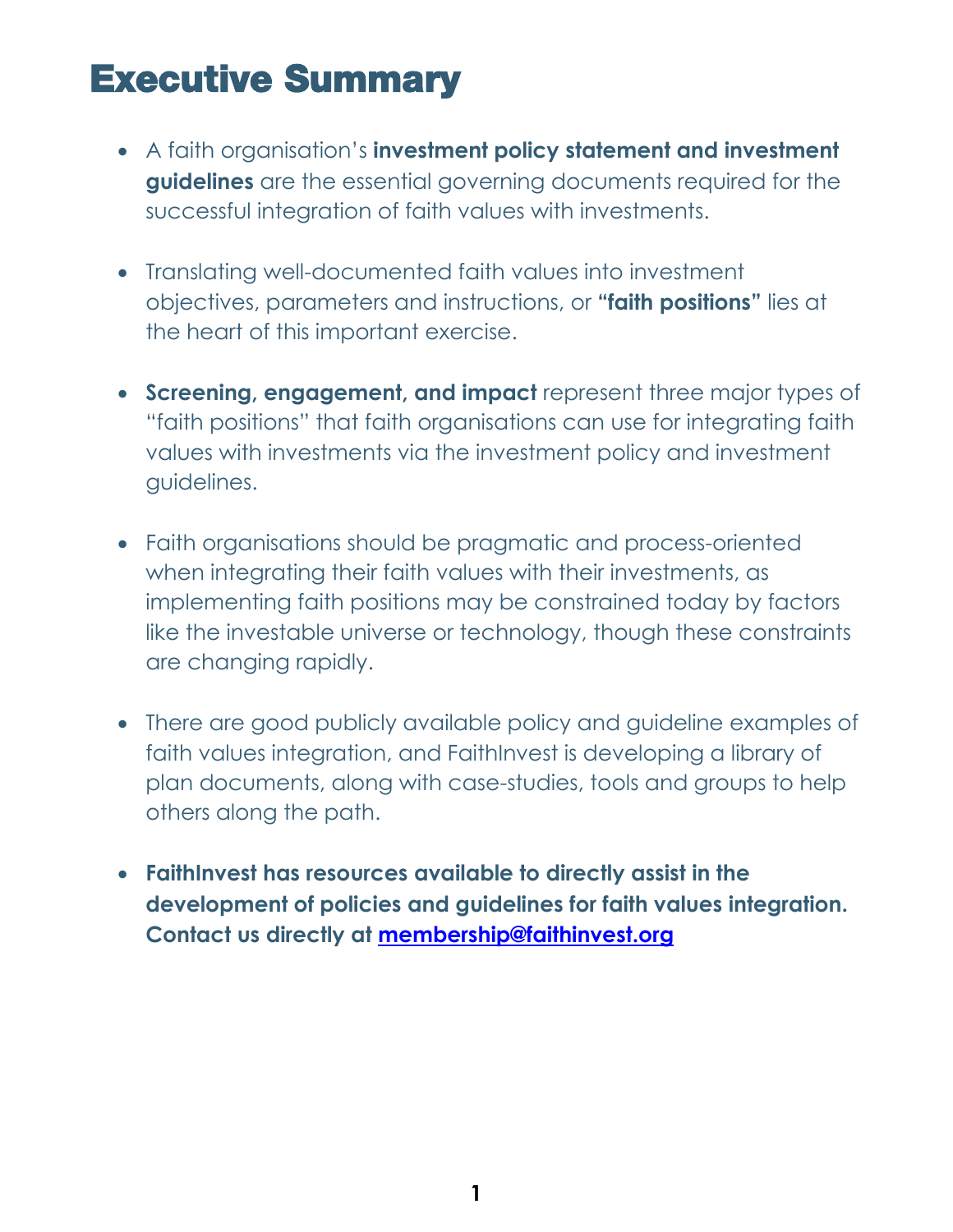**"… there is the Business of religions. The faiths own about 8% of the habitable land surface – about 5% of all commercial forests are owned by faiths. They run, manage or founded around half of all schools worldwide – 64% in Sub-Saharan Africa according to UNICEF. They have more TV and radio stations between them than the whole of the EU and produce more books, newspapers and journals than any other network. They also own an estimated 10% of the world's total financial investment.** 

**"The Business of religion involves managing these assets …"**

‒ *[The Zug Guidelines to Faith-Consistent Investing](https://1a956828-fe29-43d1-a8f0-31f34ea86a62.filesusr.com/ugd/72b7c5_8f781c73c1bc4691a18cb9b3ace4e53b.pdf)*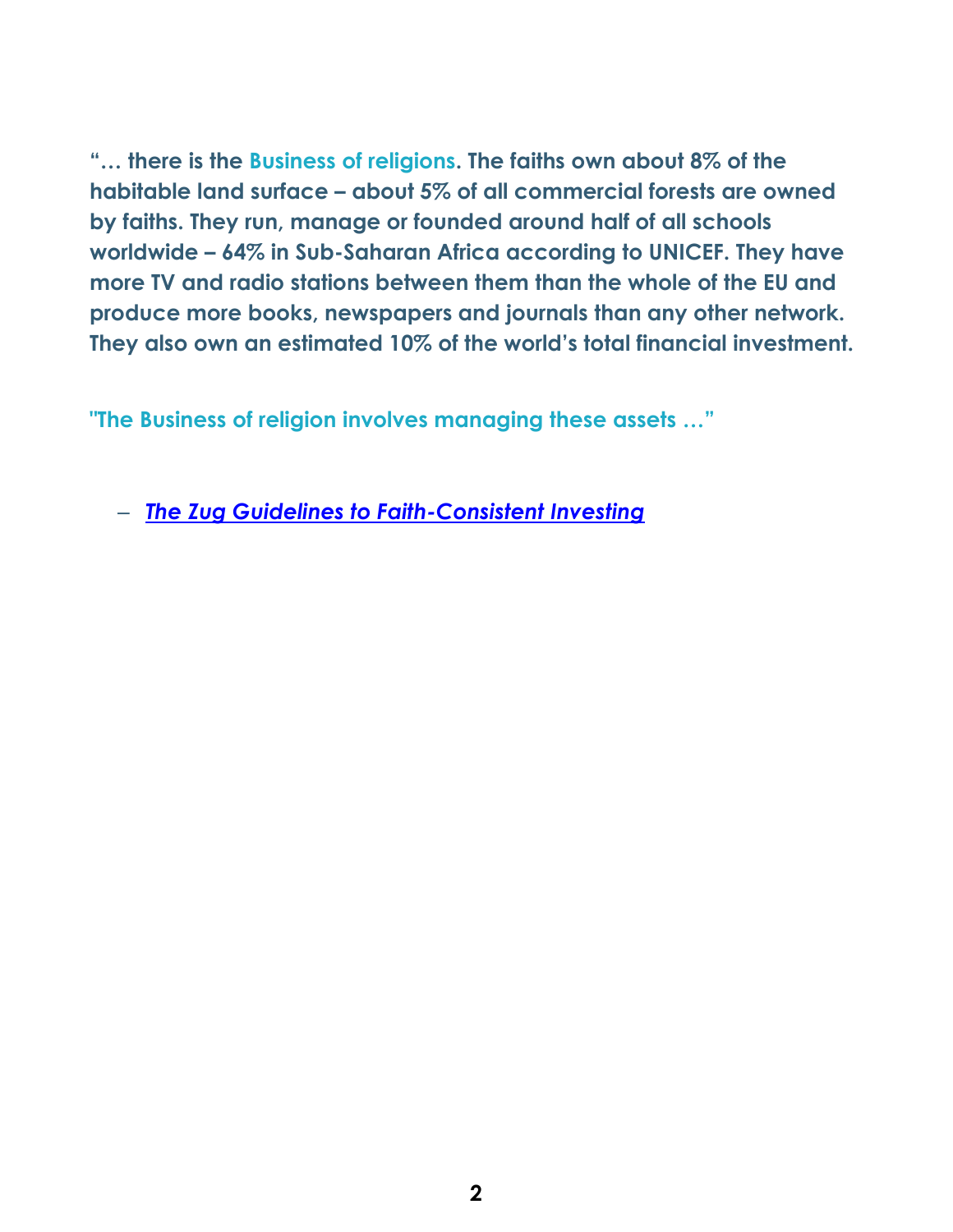### **Introduction**

Faith-consistent investment policy and guidelines set out how your faith's values and positions inform and direct your faith's investments. Investment policies and guidelines set a strong foundation for faith-based organisations for communicating internally what they care about, and also to communicate externally the strategies and opportunities they want their investment service providers to align to as well.

While common among other institutional investors, documented and values-integrated guidelines and policies are more a rarity among the faiths. "Most faith-based boards have not yet fully integrated and aligned their faith beliefs into their plans and policies" according to a FaithInvest member. As we'll see in this paper, fully integrating faith values allows faiths to express these values in a significant avenue of ministry; their

assets. As this member further notes "the limited integration we have seen, translating ethics opinions into investor proxies or exclusion lists, has not resulted in investments dedicated to achieving the transformative outcomes reflected in their faiths' missions."

**"Most faith-based boards have not yet fully integrated and aligned their faith beliefs into their plans and policies."**

This represents one of the largest opportunities today for faiths to impact the world.

∞∞∞∞∞∞∞∞∞∞∞∞∞∞∞∞∞∞∞∞∞∞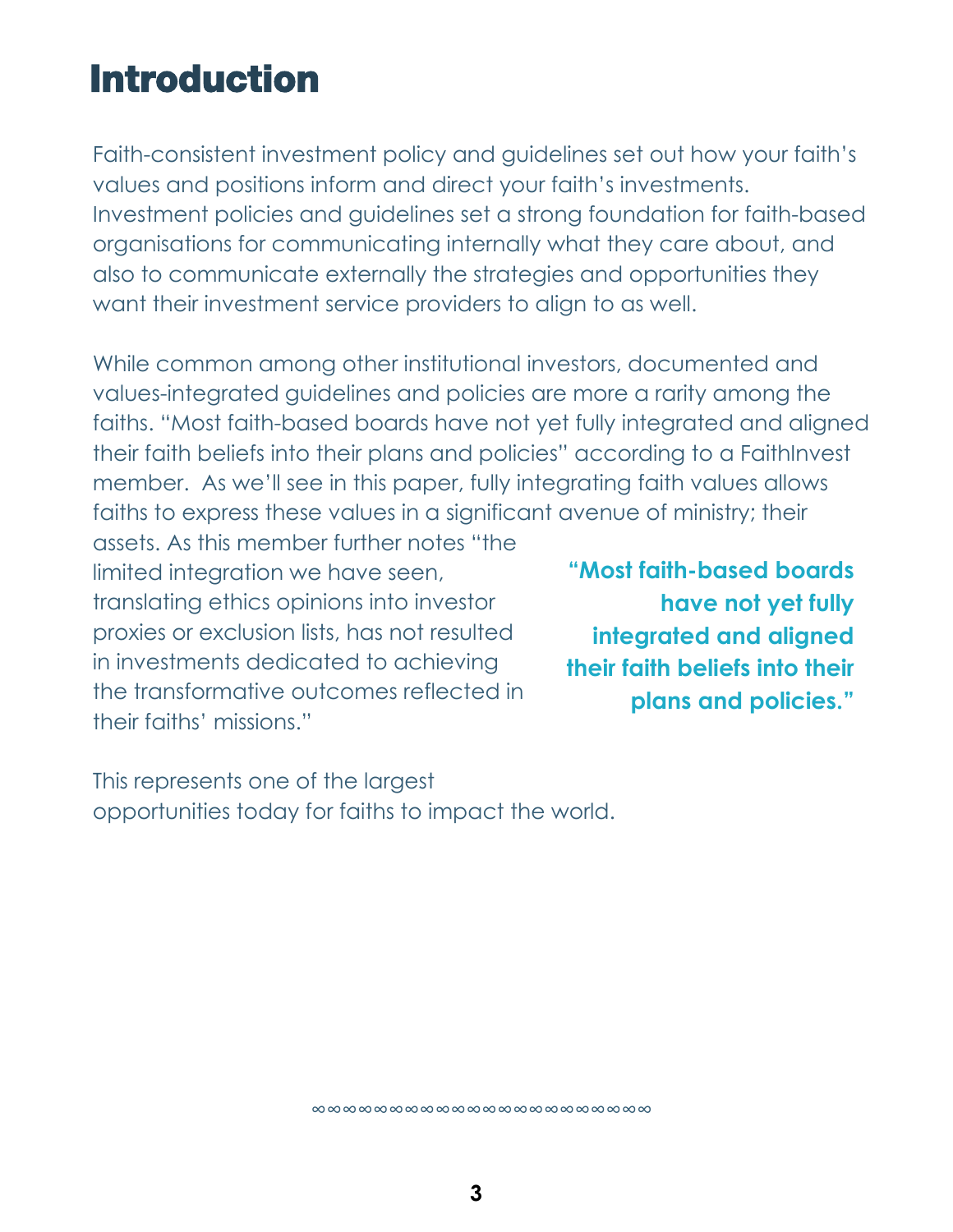This working paper expands on our webinar *["From Values to Investment"](https://www.faithinvest.org/post/rooting-investment-guidelines-in-faith-principles-webinar)* by providing a step-by-step walk-through, with definitions and examples, for ensuring that your faith values are incorporated into the foundational governing and operational documents for your faith's investable assets, and by this – ultimately reflected in the investments your faith makes.

If you have an existing investment policy and guidelines for your various asset pools, consider this document as support for a recurring "integration audit" to ensure the most thorough possible reflection of faith values in your investment activities.

If you don't yet have a policy or guidelines drafted for your faith's assets, consider this document an introduction to these two foundations of investment governance, used by institutional investors of all types and sizes to direct their ongoing management and investment activities – essentially providing a "compass" for expressing their faith-values in the faith assets.

> *FaithInvest exists to empower faith groups to invest in line with their beliefs and values.*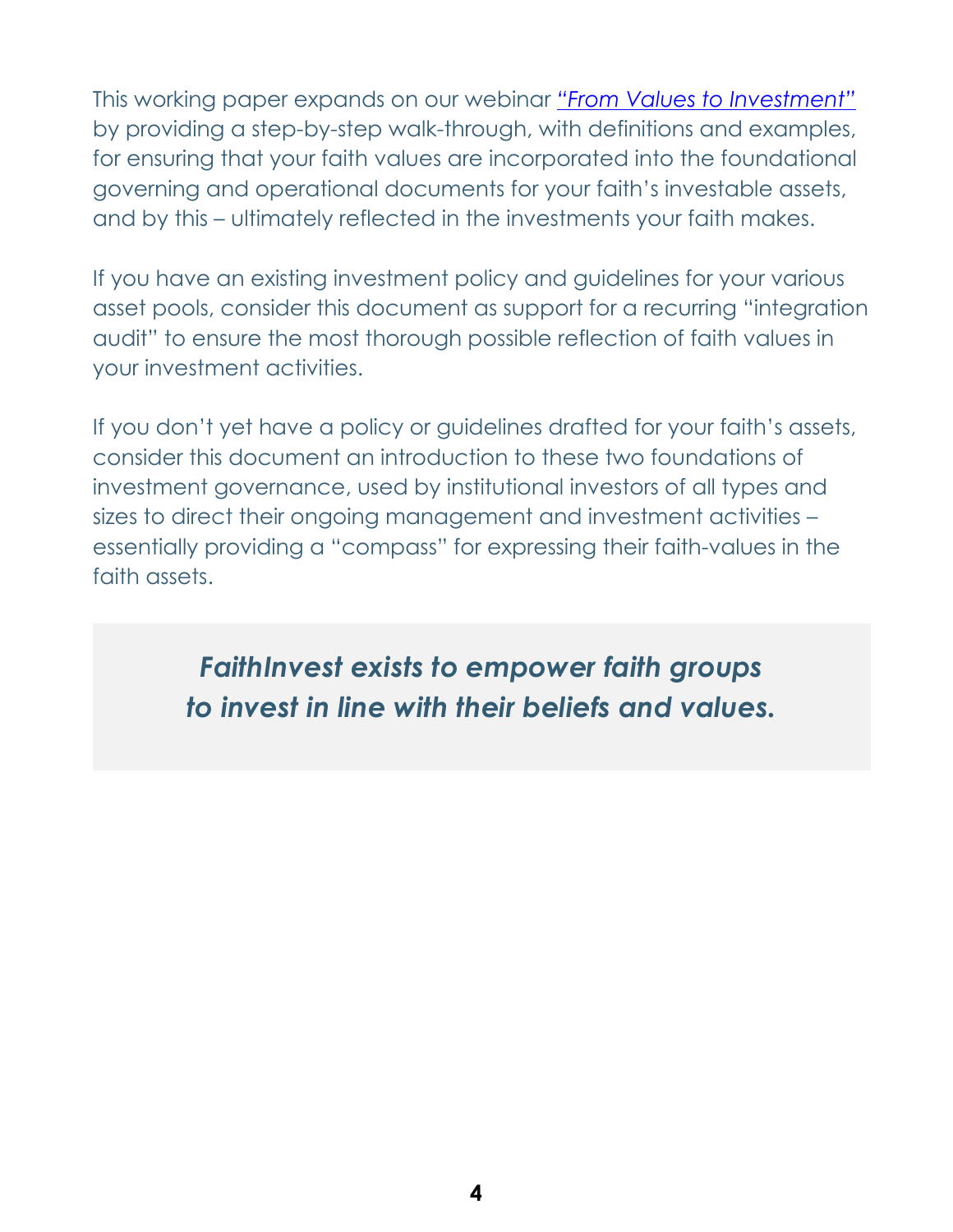# **The governing documents: investment policy and investment guidelines**

The standard of practice for oversight and management of assets on behalf of an institution for the benefit of its activities or operations, its employees or members, or recipients of its giving, is the use of a formal investment policy, and related investment guidelines.

**Investment policy:** A plan document establishing the purpose, objectives, relevant definitions, governance process and responsibilities, reporting expectations, assessment methods, and other key metrics, methods and responsibilities for a specific pool of assets.

**Investment quidelines:** Asset class or mandate-specific documents that establish the investment performance objective, relevant benchmark, risk and exposure parameters and expectations, time horizons for evaluation, and other important asset class, mandate or portfolio-specific metrics and measures.

As one financial writer notes, the investment policy statement is "your compass, a check to keep your investment portfolio on course to meet its goals even when the market and your emotions are telling you to run for the hills." 1

The investment guidelines essentially express the relevant parts of the investment policy, in suitable investment terms, language and detail, for a specific segment of the total pool of assets – such as a faith retirement benefits plan, or an endowment. The segment could be an asset class, like the equity portion of the pool, and/or a specific mandate, for example a global large company stock portfolio managed by a specific asset manager within the equity segment. The guidelines essentially "nest" within the policy, translating the policy into specific *investment* language for parts of the portfolio.

**<sup>1</sup>** [Making Your investment policy](https://www.morningstar.com/articles/619888/making-your-investment-policy-statement) Statement | Morningstar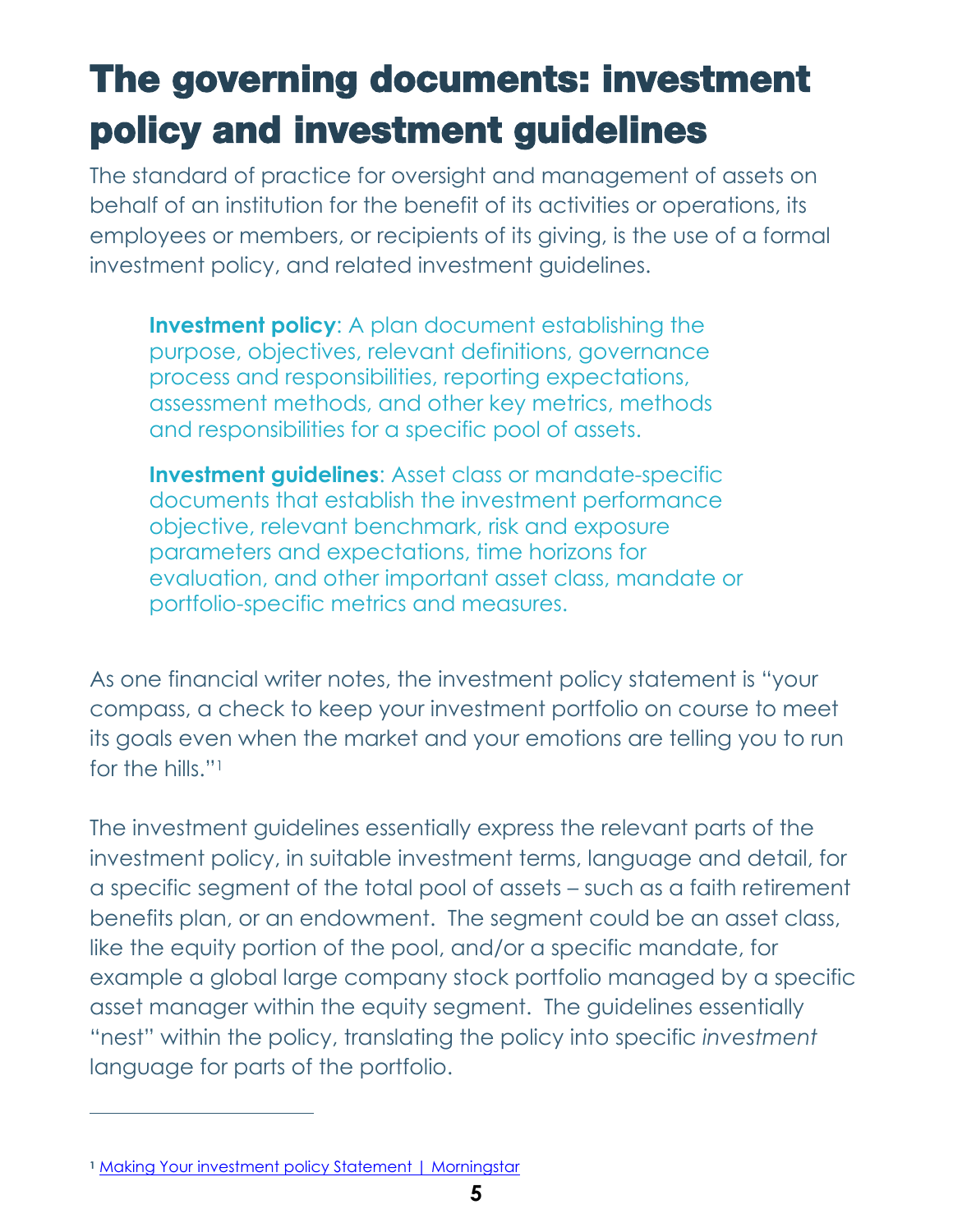# **Aligning faith values and investments**

Helpfully, for this process, all faiths have long-established documents stating what the faith truly values, supports and promotes in terms of social principals, environmental beliefs, and other areas of focus and activity important to that faith. Further, many faiths have more specific officially-approved statements or position papers on environment, social justice, health, housing, weapons and other activities, based on the religion's beliefs and priorities.

These established documents, statements and papers provide a foundation of content for the process of integrating faith values into the Governing Documents and ultimately into the faith's investments. As discussed earlier, investment guidelines are an expression of the investment policy; the investment policy should be, in-part, an expression of the faith values. Without this alignment the resulting investments of the faith may resemble a disorganised library or bookstore, lacking the coherent structure needed to be effective.

The goal of alignment is that by defining the faithvalues in the investment policy, and integrating these values into Guidelines, a clear organisation of investments around the documented values of the faith is created.

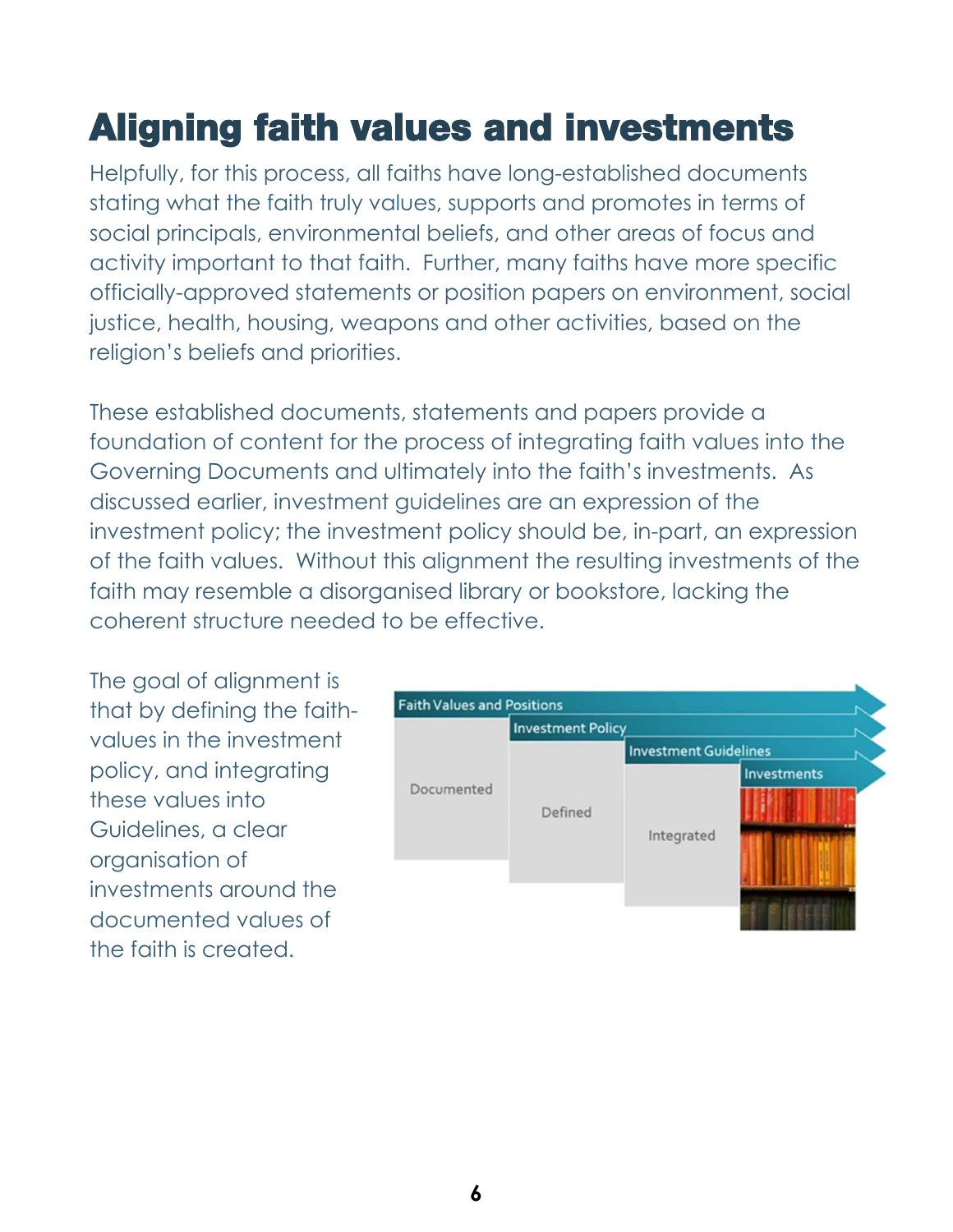# **The investment implications of faith values**

Before getting into the *process* of faith-values alignment, a quick comment on investment performance and risk. We are often asked the question "if I incorporate the values of my faith into my investments, what are the implications for investment performance, risk, or fees?" We find that many faith-based investors strongly believe that investing consistent with their faith values leads to either better long-term performance, improved risk, or lower costs – or some combination of these three.

This is a very important discussion to have with your faith leaders, investment leadership and the governing board overseeing the faith's assets, and any investment consultant you may employ. Make sure you're clear on this position – the implications of faith-consistent investing on return, risk and costs, and that you've documented your beliefs and expectations in the investment policy.

From a purely financial research perspective, there has certainly been much study of this "values implications" question. A recent meta-study from NYU summarized over a thousand published studies on the effect of ESG principals (environmental, social and governance values in investing) on investment performance.

The findings are very supportive of the positive long-term impact of ESG values on investment performance, and further, the authors found that "ESG integration as a strategy seems to perform better than negative screening approaches [alone]"2. This and other available research should provide some of the substantive underpinning to support a discussion in your organisation, and the documentation needed to capture your beliefs and expectations of values integration within the investment policy. This is very important to do.

**<sup>2</sup>** [NYU-RAM\\_ESG-Paper\\_2021 Rev\\_0.pdf](https://www.stern.nyu.edu/sites/default/files/assets/documents/NYU-RAM_ESG-Paper_2021%20Rev_0.pdf)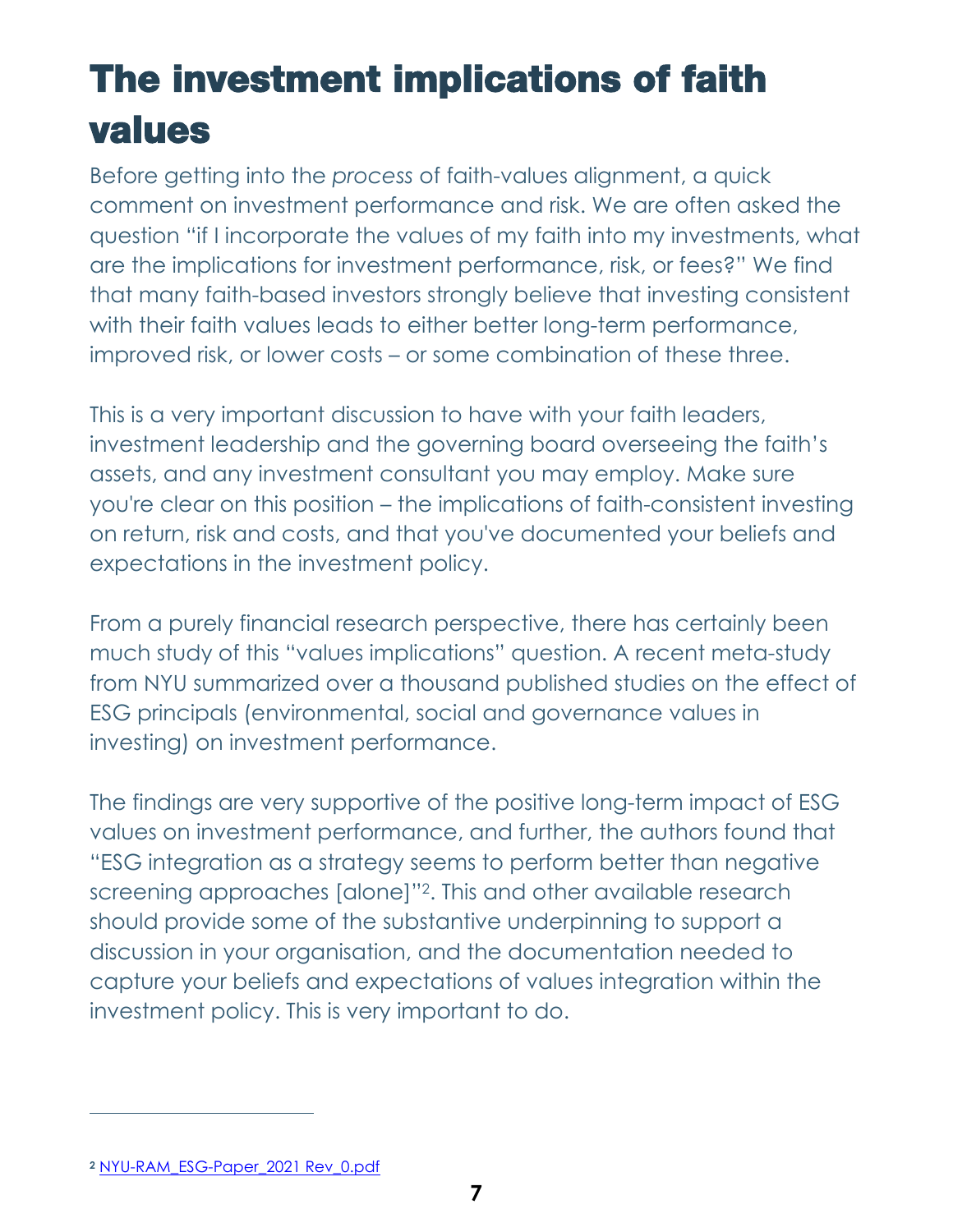# **Bridging the gap: from faith values to investment holdings**

Let's get specific. As discussed earlier, faiths have documented their values very thoroughly. A careful reading of these values documents very often can lead to a list of negative actions or activities to avoid or reduce, and positive actions to promote or pursue. We call these items *faith positions*. These faith positions are essentially a translation of the values into things to do and things not to do in an investment context. We find that faith positions usually fall into one of three categories:



#### **Screening**

The process of screening faith positions includes listing specific investments to fully avoid, as they are involved in activities clearly antithetical to the faith's values. This type of screening often takes the form of specific documented exclusions (for example, media & entertainment companies) and/or securities of particular companies, countries, or other issuer types. This is a straight-forward approach common among *many* institutional investors, often referred to as *negative screening*.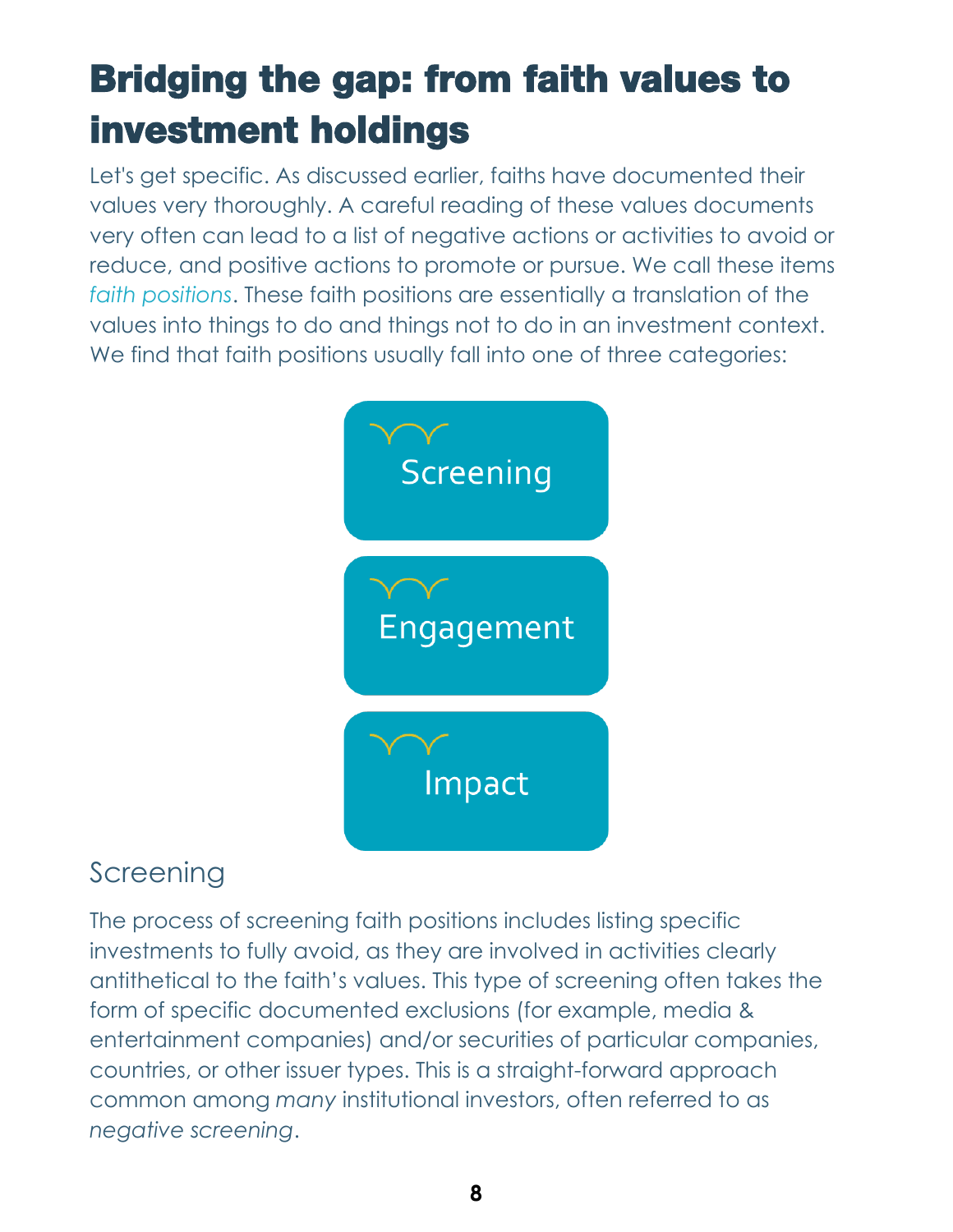An emerging complement to negative faith screening is *positive faith screening:* What should the faith own or emphasize in the portfolio that specifically aligns with the faith's values? Many popular ESG stock indices available today essentially take this approach – underweighting or excluding low-ranked ESG companies (negative screening), and overweighting high-ranked ESG companies (positive screening).

#### Engagement

Proxy voting policy is one of the most common and popular methods for implementing engagement. Proxy voting policy should be aligned with the faith values, so when a proxy arrives, it is checked against the proxy voting guidelines, and voted appropriately as instructed on the issue. An example from one faith includes the following proxy voting guideline, based on the faith's "Just World" value:

> "We support [proxy] proposals asking companies to adopt a comprehensive human rights policy based on existing international standards. Such standards would include the 1948 UN Universal Declaration of Human Rights and the International Labor Organization's (ILO) core labor conventions."

While proxy voting policy is *reactive* to receiving a ballot, increasingly spreading throughout the global faith community is a more *pro-active* engagement, in primarily two areas: Actively promoting a faith-value aligned issue to be added to a company's proxy ballot, with the goal of changing an activity of the company. This can be a complex and involved process today for shareholders, though there are organisations such as Interfaith Center on Corporate Responsibility<sup>3</sup> and JLens<sup>4</sup> that are very good at organising, aggregating, and leading faiths through the proxy nomination process.

<sup>&</sup>lt;sup>3</sup> [ICCR \(Interfaith Center on Corporate Responsibility\) | Inspired by faith, committed to action](https://www.iccr.org/)

<sup>4</sup> [Home | jlensnetwork](https://www.jlensnetwork.org/)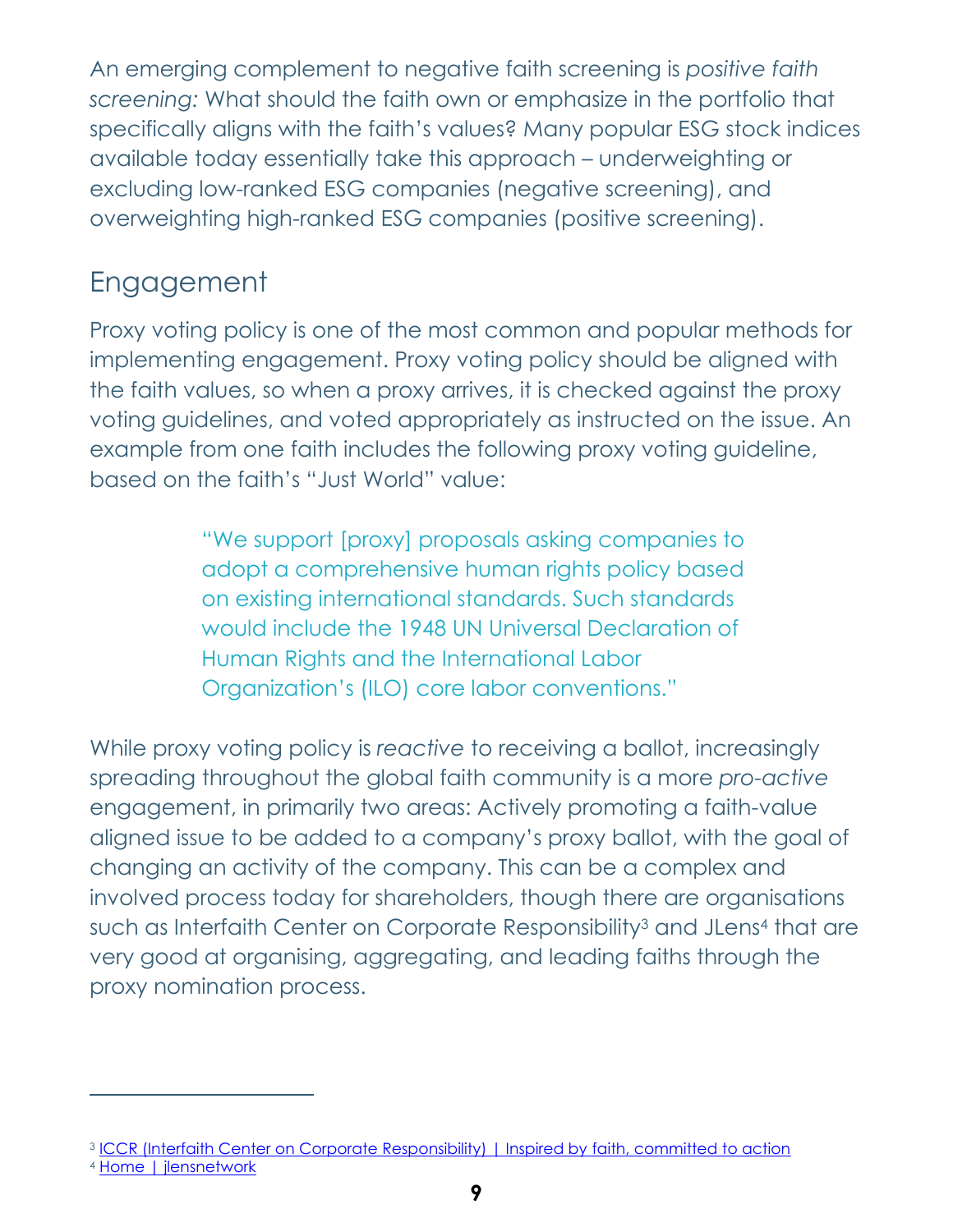Another approach is directly engaging company leadership through dialogue and exchange on an issue or value of importance to the faith, with the goal of changing company behavior. This similarly requires some focus and resources of the faith, and while it can be done by individual faith investors, particularly for larger organisations, we also see it done in groups, either self-organised around an issue, or through nonprofit advocacy organisations.

#### Impact

The final area for faith positions is impact, where along with a financial return objective for the investment, there is a purposeful and specific *values outcome* expected. These types of investments tend to be targeted and specific to a value or theme, like affordable housing or healthcare, and sometimes are aligned with PRI Sustainable Development Goals<sup>5</sup>. Impact tends to take the form of private equity or private debt investments, sometimes as a direct holding, such as providing capital to a local company developing affordable housing, or via an "impact investing" fund (in the US these can also take the form of a Community Development Financial Institutions Fund<sup>6</sup>), that is professionally managed and diversified across a specific impact theme or themes.

Regardless of method, impact investing is specific, targeted, and purposeful, with a values-aligned outcome expected along with a financial return. This can be a complex area of activity for a faith, given the predominantly, and often necessarily, private nature of these investments – there are greater requirements for sourcing, due-diligence, monitoring and measuring outcomes than is typically associated with publicly listed / traded portfolios. Please reach out to your contact at FaithInvest, or email [membership@faithinvest.org](mailto:membership@faithinvest.org) for guidance.

<sup>5</sup> [Impact investing market map | Thought Leadership |](https://www.unpri.org/thematic-and-impact-investing/impact-investing-market-map/3537.article) PRI (unpri.org)

<sup>6</sup> [Home | Community Development Financial Institutions Fund \(cdfifund.gov\)](https://www.cdfifund.gov/)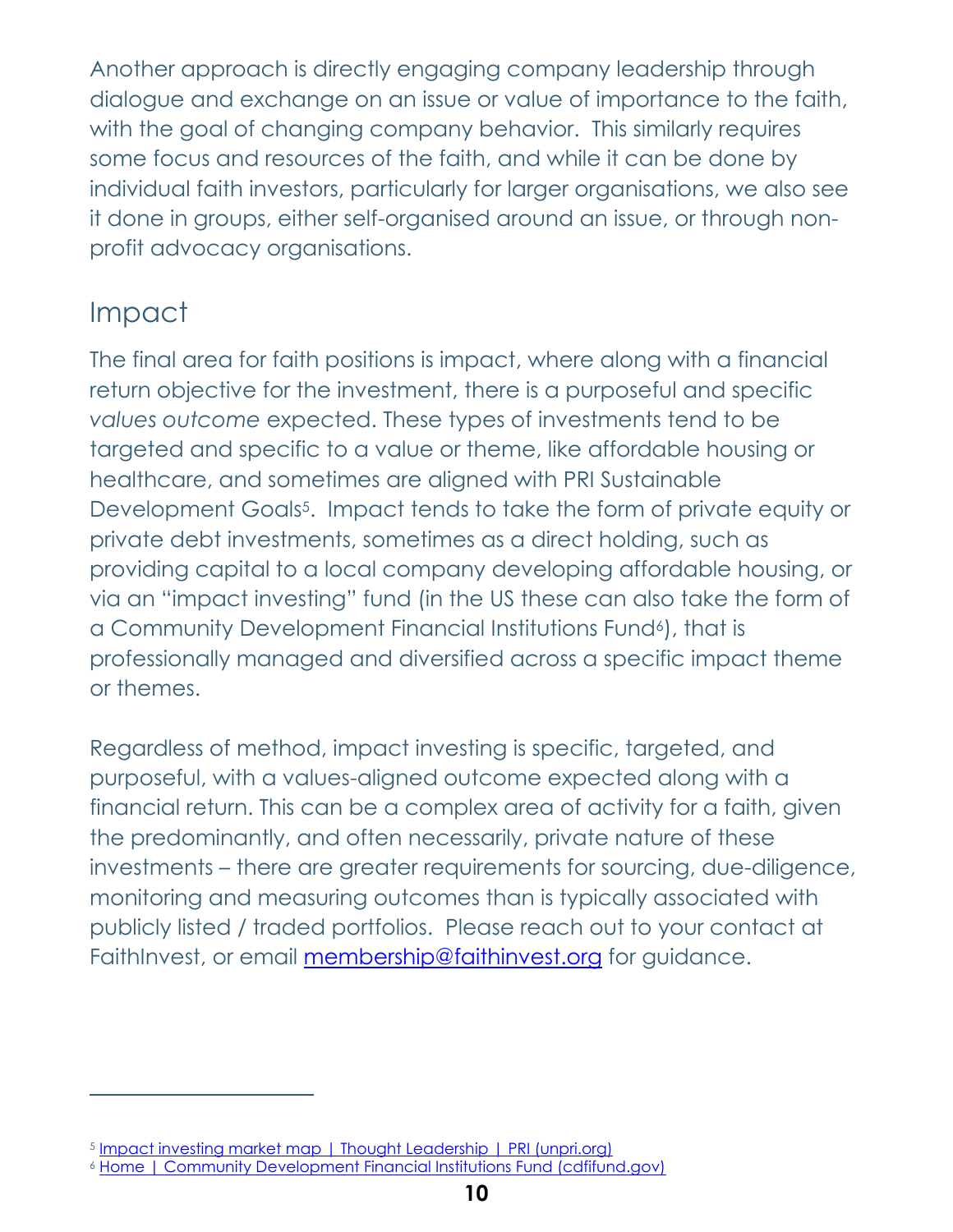Overall, a way to think about these faith positions is from simple to complex. Many faith investors have already incorporated some of the easier faith positions to implement: negative screening for investments to avoid, or proxy voting policies that align with faith values. The more difficult or complex faith positions often involve being proactive or direct and purposeful around faith values; proposing proxies, engaging management, pursuing impact investments.

As an investor moves through the process of documenting faith-positions for their policy and guidelines, or "auditing" faith-positions in an existing policy and guidelines, they can begin to identify the resources needed to move from the easier activities to the more complex and active faith positions. Helpfully, there are organisations, including FaithInvest and others, along with peers, who can help translate values to positions, and positions to types of activities – then capture and document these positions and activities in the Policy and Guidelines.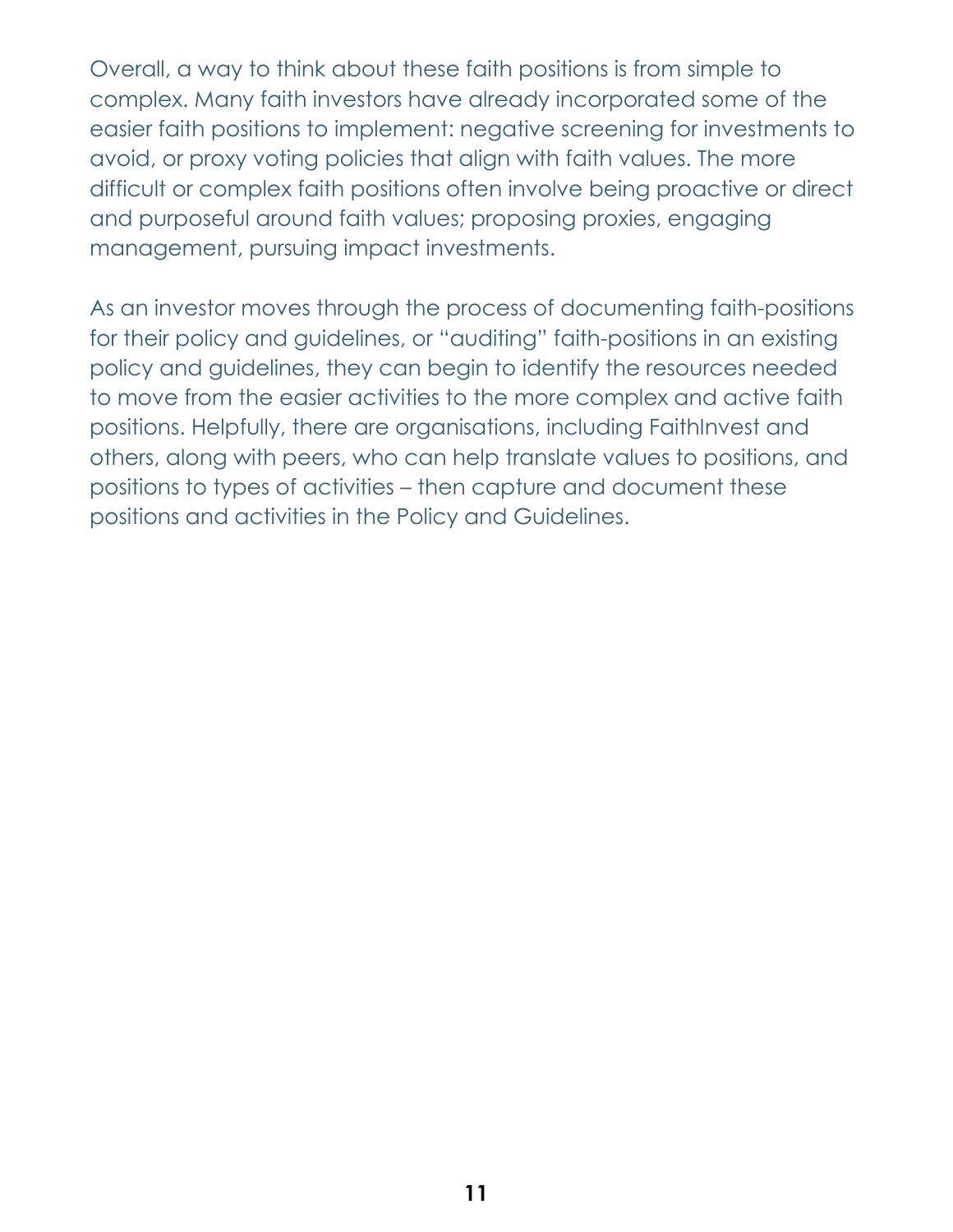### **Faith-based portfolio construction in practice**

How do we see faith positions appear in practice? Fortunately, many faiths make their investment policy and guidelines available to the public on the internet. At FaithInvest we've also read many policies and guidelines for faiths. Examples of what is found today for screening in policies and guidelines we see:

- ▼ "Exclude the following sectors [as defined by GICS code]: Exploration & Production, Integrated Oil & Gas, Oil Equipment & Services, Pipelines."
- W "Not invest in any company where more than 10% of its revenues are derived from the extraction of thermal coal or the production of oil from oil sands on the basis that such companies are unlikely to be able to assist with the transition to a low carbon economy."
- Managers ... are expected to instead invest in companies that contribute to solving the climate issue in a constructive manner."

This first type of screening is very common; essentially excluding an industry that is involved in an activity that controverts a stated value of the faith, as captured in the faith documents. This particular faith investor uses a GICS<sup>7</sup> industry definition, which are standard and relatively easy for asset managers to implement, and easy for investors to monitor through standard reporting.

The second example shows how some faith investors get more nuanced with screening; they seek to define the "core of a business" and base screens on this definition. This particular faith investor defines "core" as any business line or division within a company where the revenues are greater than 10% of total company revenues. If a screened activity is

<sup>7</sup> GICS - [Global Industry Classification Standard -](https://www.msci.com/gics) MSCI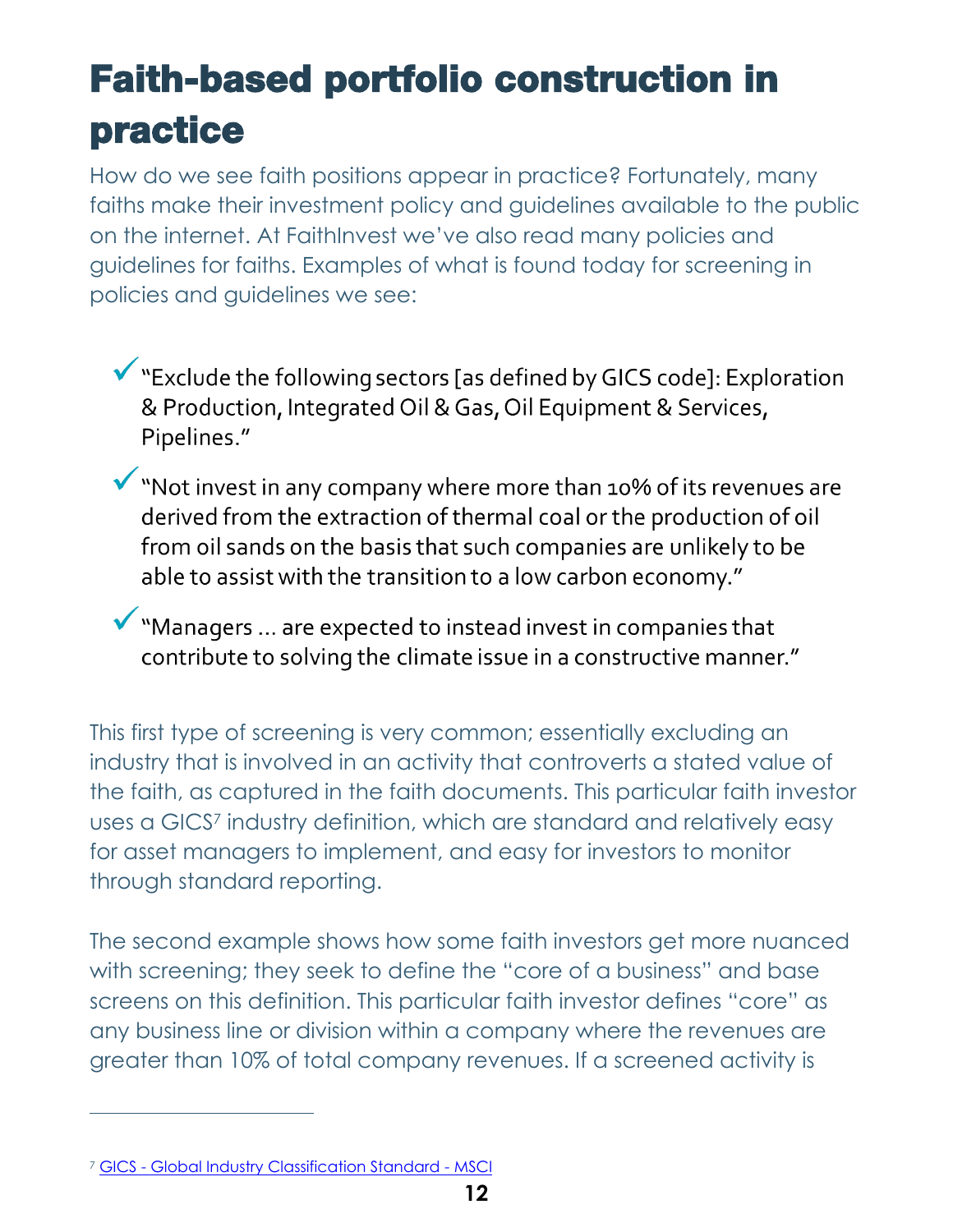core to a company, in this case coal or oil production, the company cannot be held in the portfolio.

This more targeted approach allows this faith to hold a company where the business segments that don't align with its faith values are a very small – "non-core" - part of the company, so the faith can still benefit from the acceptable core activities of the company. This is a little more complex, and more difficult to monitor, but the data exists in many cases, and an investment manager should be able to provide reporting and perform the screening.

The third area that we see is a little more advanced and less common, essentially saying: "We've identified what not to own in the portfolio – here's what we want you to own, emphasize or overweight." In this example, the faith investor has defined a *positive screen* for owning companies that contribute to solving the climate issue in a constructive manner, and later in their guidelines define what "a constructive manner" means.

∞∞∞∞∞∞∞∞∞∞∞∞∞∞∞∞∞∞∞∞∞∞

At this point in the "faith values to investments" journey, a faith organisation has done a lot of work:

- They've reviewed their documented faith values;
- Turned those values into faith positions in one or more of the three categories described earlier (screening, engagement, impact);
- And documented and included the relevant faith values in the investment policy statement.

Screens are now defined in the policy (at the plan level) and in guidelines where relevant (at the asset class or mandate level). Definitions for engagement – the proxy voting policy, the proxy *promotion* policy and management engagement policy – are documented and incorporated in the policy and relevant guidelines.

Impact activities are also addressed at the plan level, and in guidelines, that are designed to answer questions such as: What type of faith values will be pursued with the impact activities? How will this be measured?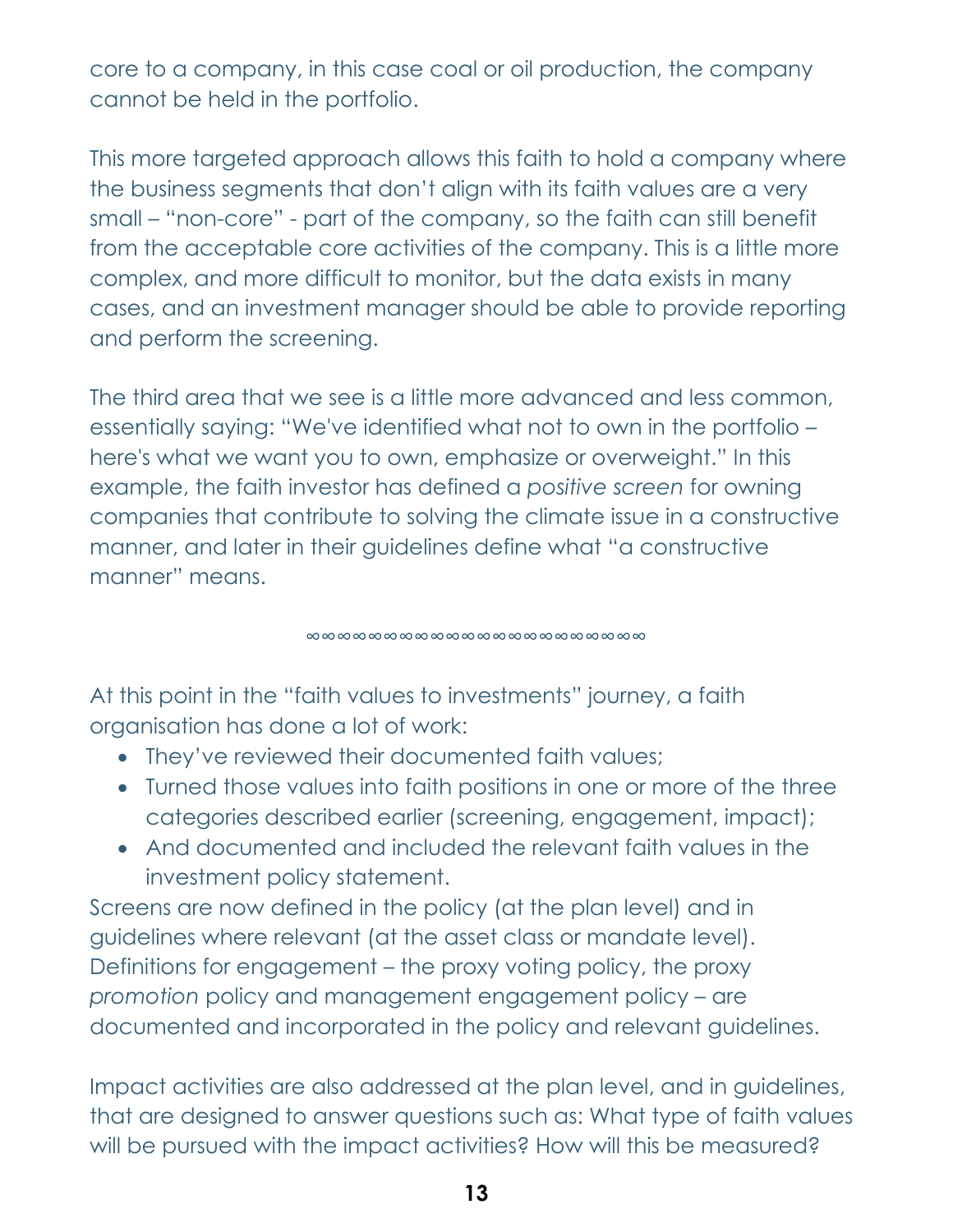How much of the portfolio will be committed to impact and will it be governed and overseen by the faith?

#### *Integrated* **Investment Policy**

Definition of Faith-Aligned Investing:

- + Screening
- + Engagement
- + Impact

#### Integrated **Investment Guidelines**

- + Explicit Exclusions
- + Minimum Aligned Criteria
- + Applicable Asset Classes
- + Criteria for Asset Managers
- + Required Reporting

In all cases, the high-level definitions and statements for the plan are captured in the investment policy, while the investment guidelines turn these definitions and statements into investment instructions, such as explicit industry or core business exclusions, along with reporting criteria to make sure that guidelines can be monitored. Helpfully for monitoring and reporting there have been significant developments over last 10 years with efforts such as SASB<sup>8</sup> and IMP<sup>9</sup> providing reporting frameworks and data that faiths can use to monitor their investment alignment.



<sup>9</sup> [Home | Impact Management Project](https://impactmanagementproject.com/)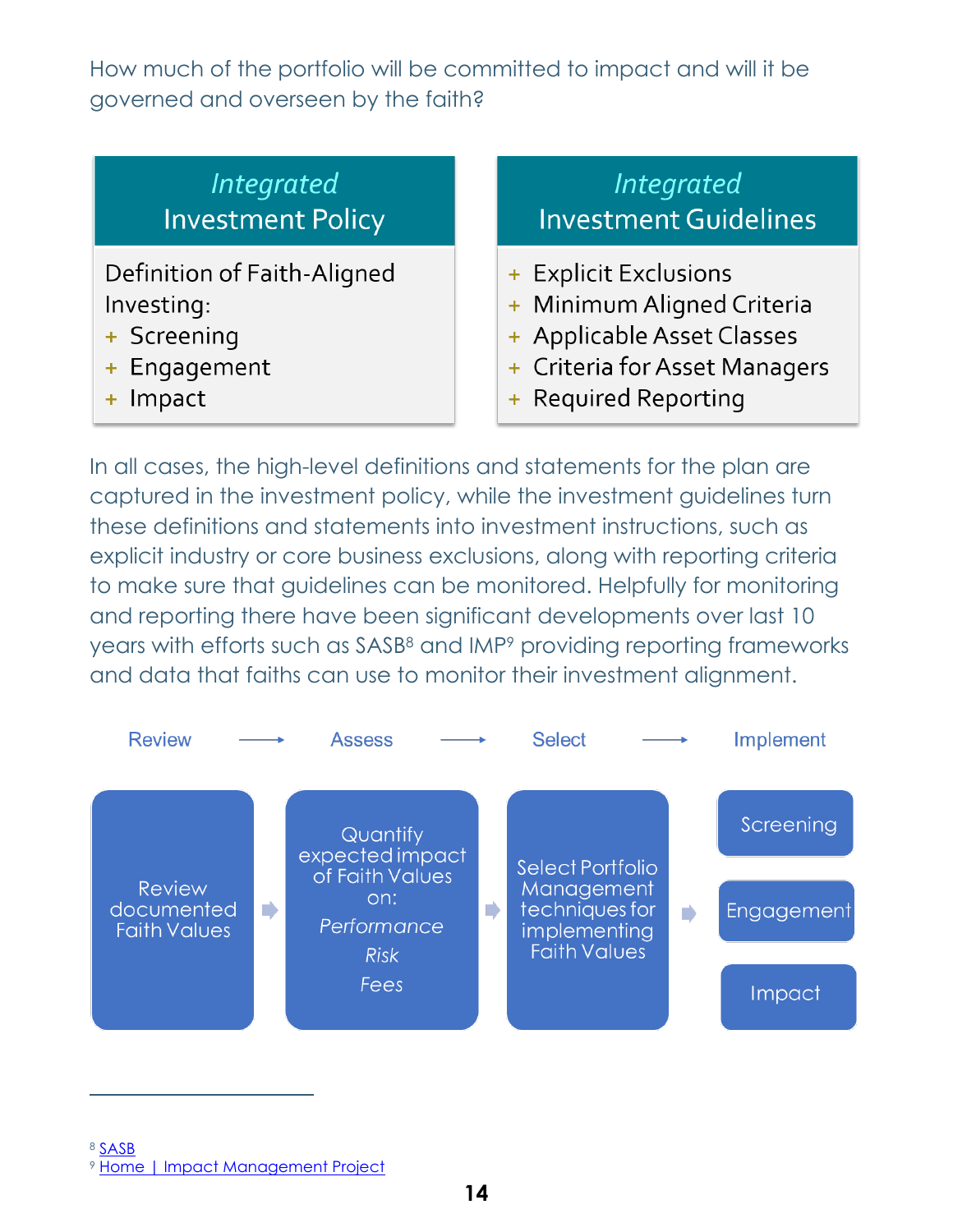# **The role of pragmatism**

A key message we hear from faiths with extensive experience integrating faith values and investments, is **pragmatism**. For example, implementing faith positions in some parts of the portfolio may not be possible today.

We hear from some faith investors that finding an ESG-oriented investment manager for emerging equity markets is very difficult, there isn't a lot of choice, there isn't the same level of data and reporting on ESG criteria. The faith-plan governing body may decide that the benefits of investing in emerging markets, and the impact that invested capital has on emerging markets, is enough that, for the time being, emerging markets as an asset class is excluded from certain screening criteria. This is pragmatic.

An important step after this decision is to document this position in the investment policy and do two things as part of the plan governance process:

- Periodically revisit the availability of ESG strategies in emerging markets, and
- Actively promote the need for emerging market ESG strategies in the investment management and consulting communities.

Emerging markets are but one example among many that may become evident as organisations integrate faith values and investments.

Pragmatism requires examination, judgement and follow-through, and is an area where FaithInvest, your peers and other organisations can help, as you work through the practicalities of implementing faith-positions.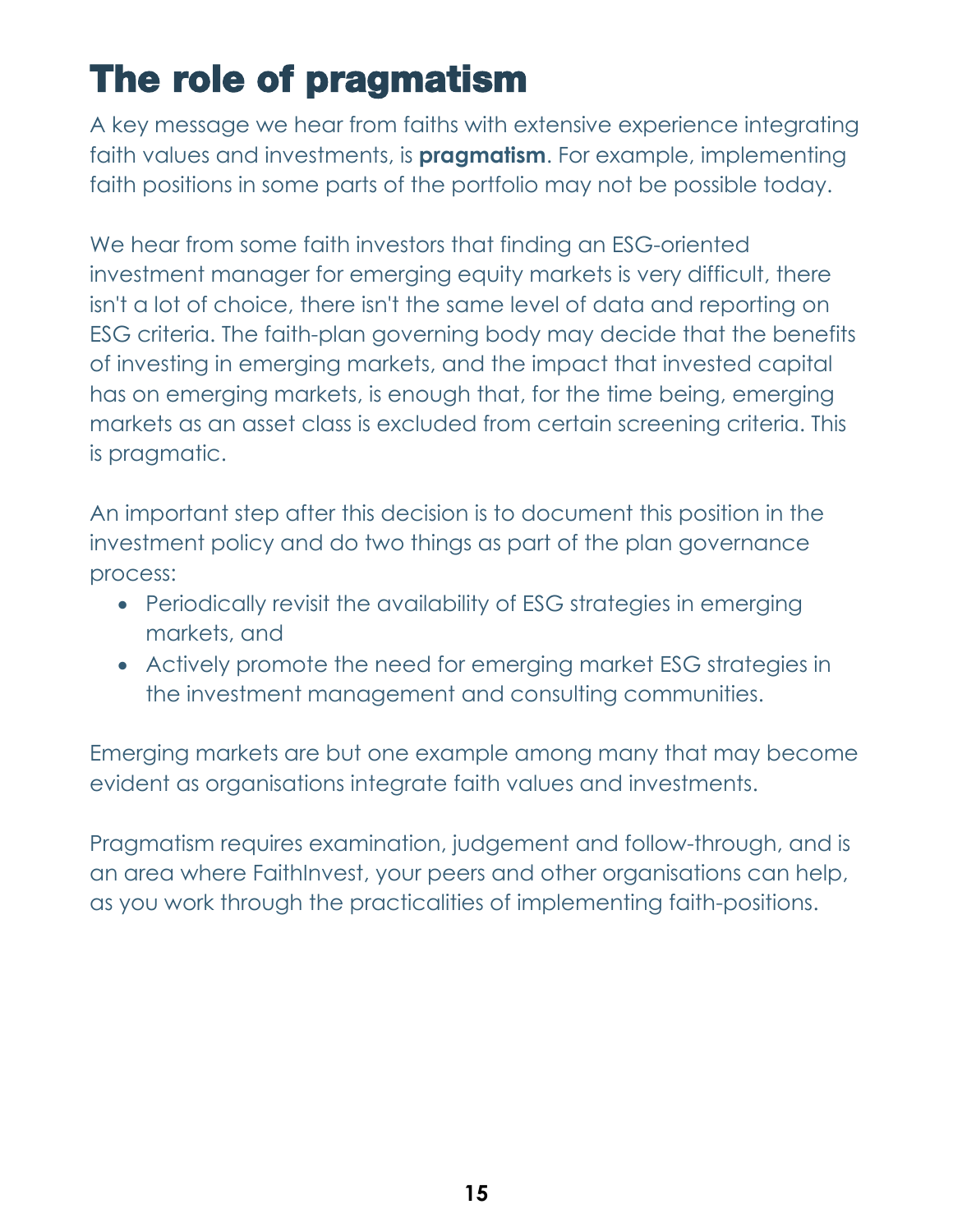# **The path from here: ongoing commitment and advocacy**

Integrating faith values into faith investments via the investment policy and investment guidelines is a foundational and recurring exercise. For some readers, this will be novel. For those who have done this in the past, we encourage and support a periodic "integration audit" to ensure maximum pragmatic alignment, as changes over time in the investment industry, technology, data and product availability, and in other areas, may open new avenues for expressing faith positions in the investments.

As you turn to focus on your plan, consider next steps in two particular areas: *investment strategy* and *advocacy strategy*. Faith-based organisations have a responsibility to do both – align the faith's investments to be faith-values consistent, and also work with others to advocate for this kind of integrated approach.

What are the right next steps?

- 1. **Review your faith values** and ask, have I fully translated these values into faith positions? Have I prioritised these positions in terms of how important each is relative to what the faith says is important? Document those positions, agree on them among the governing body, and record them and use that process of building up your faith-consistent investment policy and guidelines to build up from these positions all the way through to the plan investments.
- 2. **Audit, or review** what is documented and implemented today. Examine what organisations are currently engaged, and even how grants and philanthropy activities could be extended into investments. Ask, what proportion of assets are truly faith aligned and what that says in terms of aspiration? Faith values integration and alignment is a journey, and there has been a lot of progress in terms of improved data, more supporting organisations, and groups who can share what they know.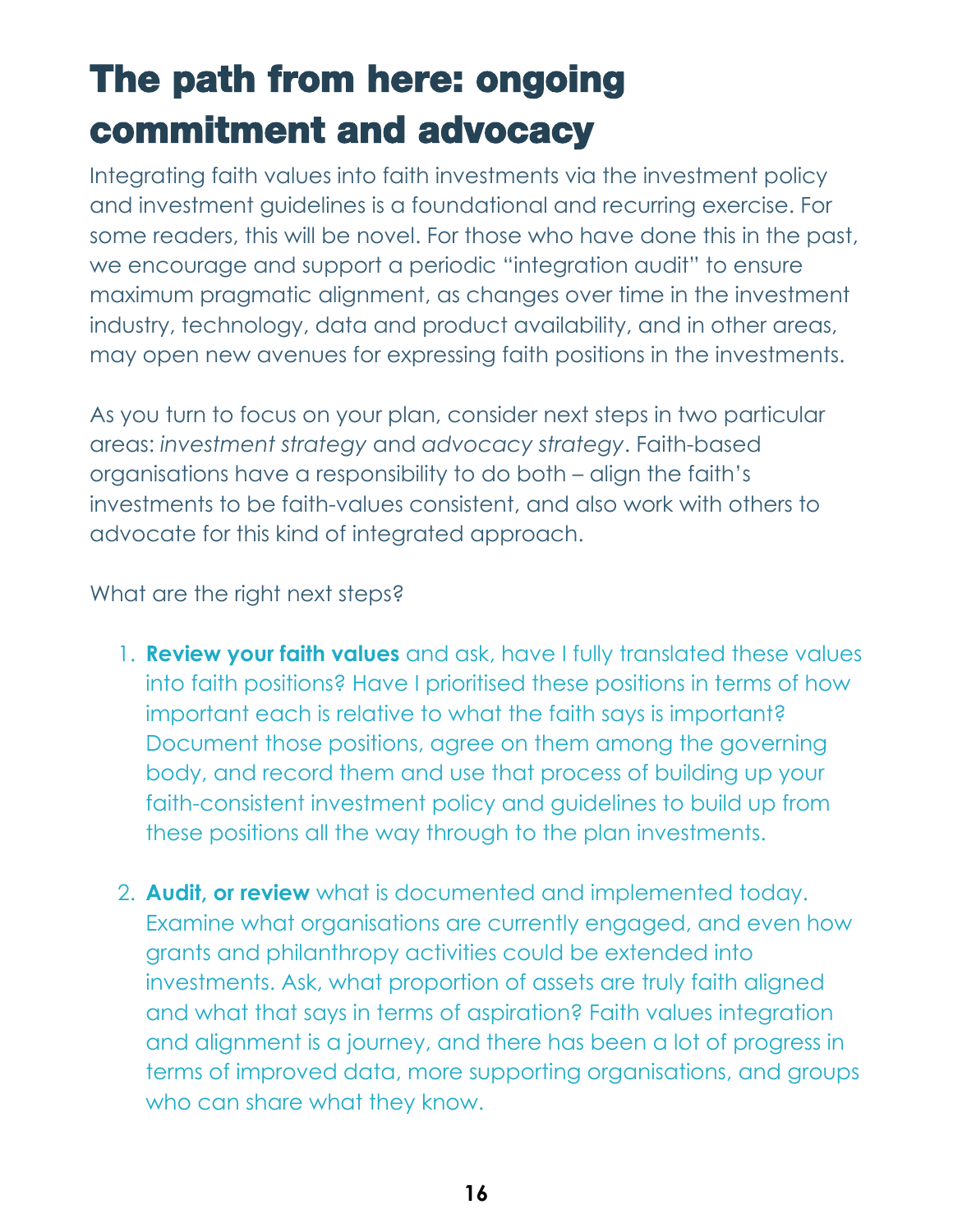- 3. **Be aspirational** in this work, because it is possible to build the kind of critical mass that helps investment consultants and asset managers, and other investment service providers, to really provide the kind of data, product, reporting, pricing etc. needed to shift and align capital with faith-values.
- 4. **Seek internal buy-in** among faith and faith-investment leadership and organisations and seek out peers and other organisations where you can get the support in order to deliver a real change in the way in which you invest.
- 5. **Advocate, share policies**, show the link from the faith values to positions to portfolio. Communicate not only to the faith investment organisation, but also to the laity, the faithful who look to their organisations for leadership and guidance on how to invest. Communicate with the investment consultant, investment managers and other investment service providers who are really helping us along this journey.

One of the questions we get is: "How can faith-based organisations identify which investment consultants and investment managers understand us, understand our faith-consistent investing?"

There is important advocacy work to be done by faith-based asset owners internally with their laity and with those service providers so that the whole ecosystem together can work to create more opportunities that really deliver the change that we want to see. This links very strongly into engagement; engaging with coalitions, organisations, networks, and really seeing how we can build that momentum, share that knowledge and not be working individually, but working on this in conjunction with others to evolve the business of managing the faith's assets.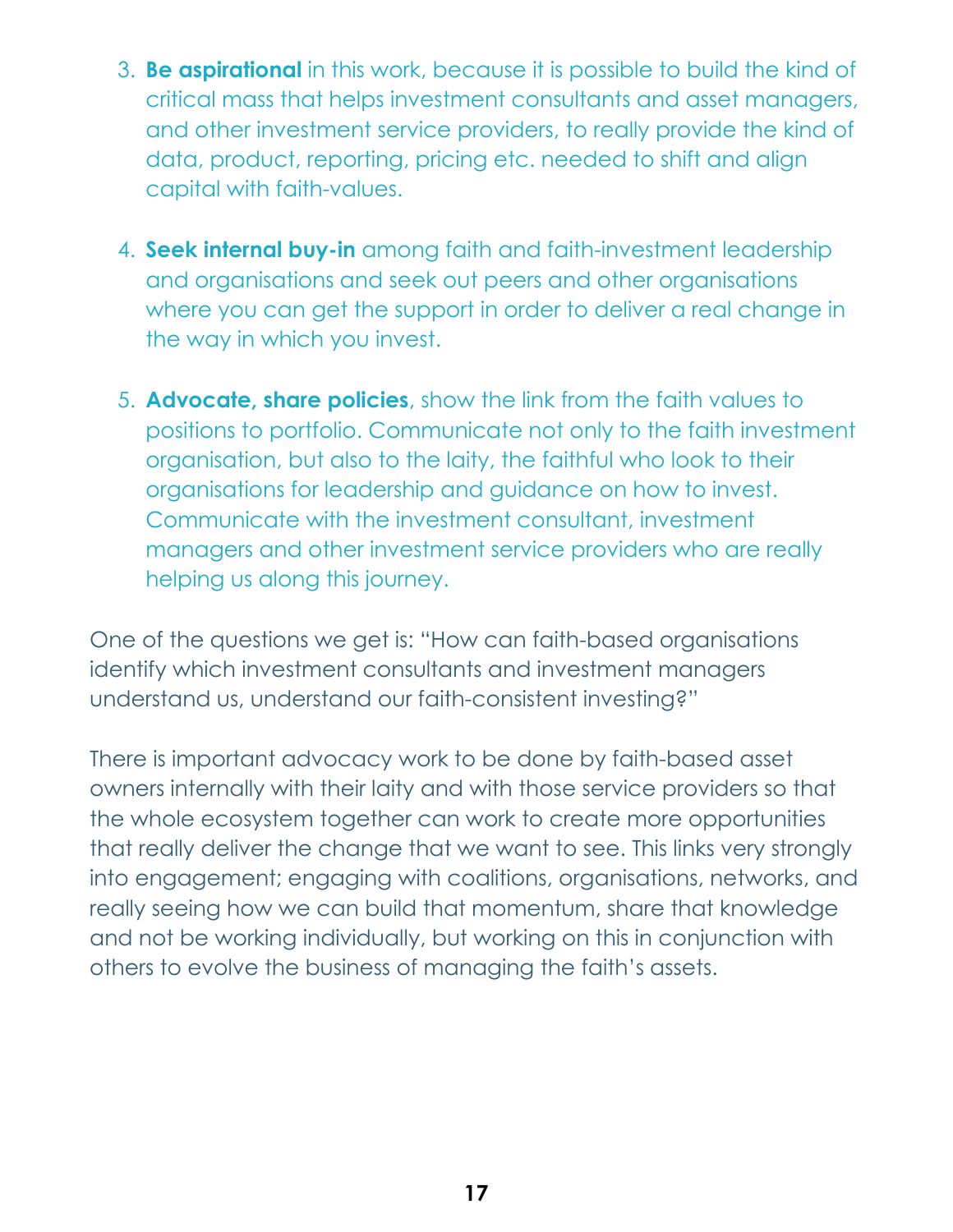# **The path from here: examples**

Many faith-based asset owners make their investment policies available to the public on-line on their websites. One excellent example among many is Church of Sweden's *[Responsible Investment Instructions...](https://www.svenskakyrkan.se/filer/Church%20of%20Sweden%20RI%20Instructions%20April%202017%20final.pdf)10,*  which combined with their *[Financial Policy…](https://www.svenskakyrkan.se/filer/1374643/Finanspolicy%20Church%20of%20Sweden%20English%20version%202020-02-27.pdf)<sup>11</sup>* cover all aspects of faith consistent investing, including overall objectives and parameters, governance, asset allocation, and specific rules and metrics for qualifying investments.

While guidelines are less likely to be publicly available, as they are often part of a negotiated service agreement between a faith-based asset owner and a specific asset manager, some faiths post their general asset class guidelines.

A good example is found in the Wespath *[Investment Policy](https://www.wespath.org/assets/1/7/investment_policy.pdf)<sup>12</sup>* beginning on page 14, Exhibit A: Investment Strategy, U.S. Equity Fund – P Series. From here, Wespath provides asset class level guidelines for international equities, fixed income, and other major asset classes with the overall investment program. Over the course of research for our [webinar a](https://www.faithinvest.org/post/rooting-investment-guidelines-in-faith-principles-webinar)nd this *Guide*, FaithInvest has built a collection of faith-based asset owner publicly available investment policies and guidelines that we'll make available to our members as a consolidated library.

Finally, though somewhat dated and primarily focused on ESG investing, PRI Association published a helpful guide *[Writing a Responsible](https://www.unpri.org/download?ac=5205)  [Investment Policy](https://www.unpri.org/download?ac=5205)13,* with links to investment policies of other faith and non-faith asset owners.

the Church of Sweden 1 June 2010

<sup>10</sup> Responsible Investment Instructions for ethical and sustainable Asset Management for the National Level of the Church of Sweden Adopted by the Asset Management Council 15 June 2010 <sup>11</sup> Financial Policy for the National Level of the Church of Sweden Adopted by the Central Board of

<sup>12</sup> Investment Policy UMC Benefit Board, Inc

<sup>&</sup>lt;sup>13</sup> Writing a Responsible Investment Policy UN PRI Initiative